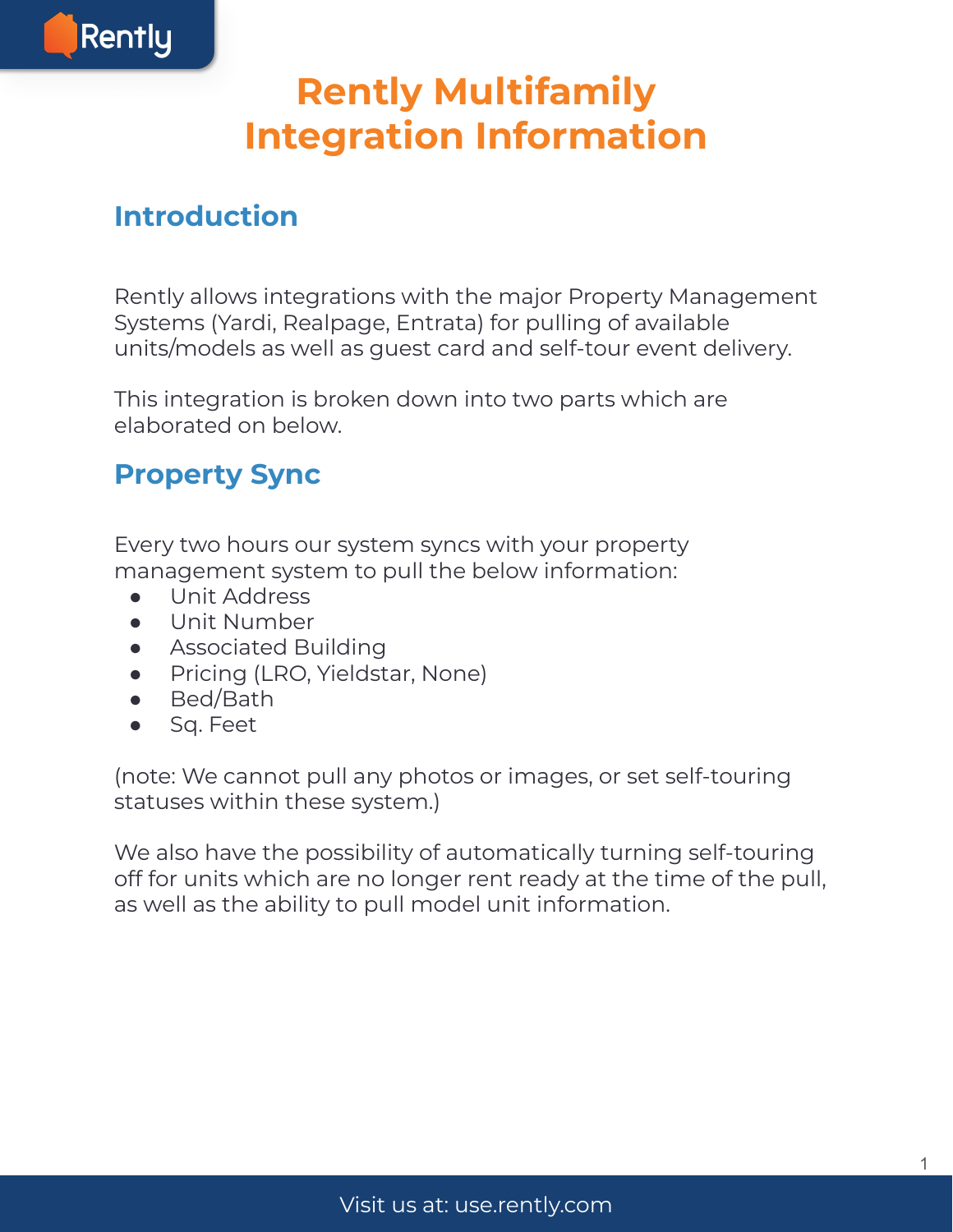

### **Guest Card Creation and Event Update**

A big benefit of our integration is our ability to create new guest cards for records that do not exist, or updating existing guest cards in these systems based on the self-tour activity of your prospects. When a tour is first scheduled we will check your property management environment and see if there is already an existing guest card for that individual based on their contact information. If one does not exist, we will create one with the relevant information and original source of how they arrived to schedule a tour for your property on Rently.com.

In most cases, a guest card should already exist if they found your community from an Internet Listing Site, your property website, or through some other marketing means. We do use de-duplication methods to resolve this and append Self-Guided tour events to the existing guest card, if data matches for that prospect.